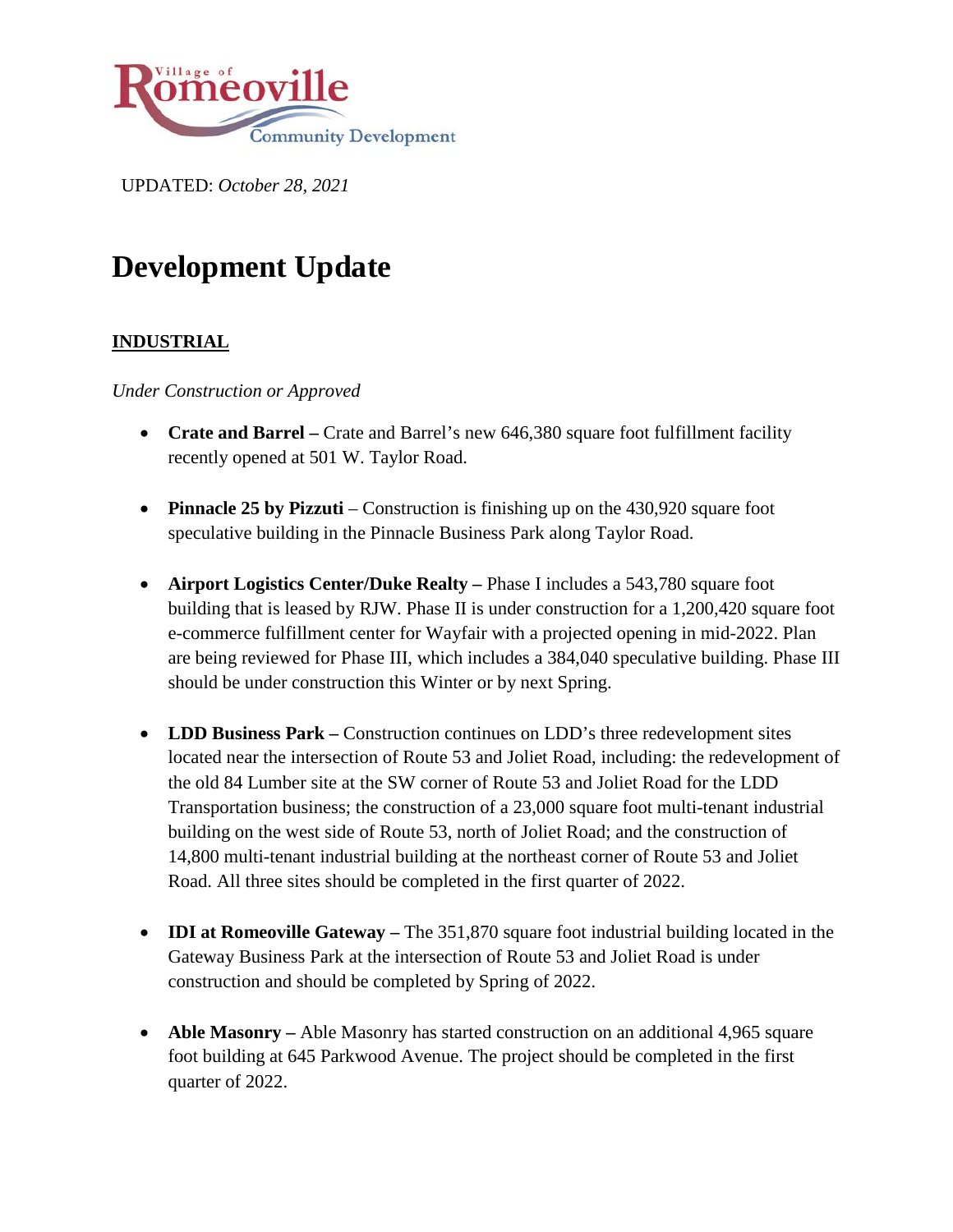

## *In Planning*

- **Panattoni Airport South Pinnacle Site** Panattoni has submitted preliminary development plans for an industrial development that would accommodate up to 1.27 million square feet on 69 acres. The site is located on Lewis Airport property, east of South Pinnacle Drive. Final approval should occur this Winter with a Spring of 2022 construction start.
- **Boyer-Rosene at 717 Parkwood –** Boyer-Rosene Moving and Storage is proposing a phased development that would include a 52,884 square foot office/warehouse multitenant building in phase one and an area for building expansion in phase two. Boyer-Rosene is looking at a Spring of 2022 construction start.
- **Bridge Development Partners/Southcreek Parkway** Bridge has submitted plans for the development of up to 660,280 square feet on 67 acres located on the east side of Southcreek Parkway, north of the Panattoni development and west of Lewis Airport. Development plans would be approved this Winter in anticipation of a Spring of 2022 construction start.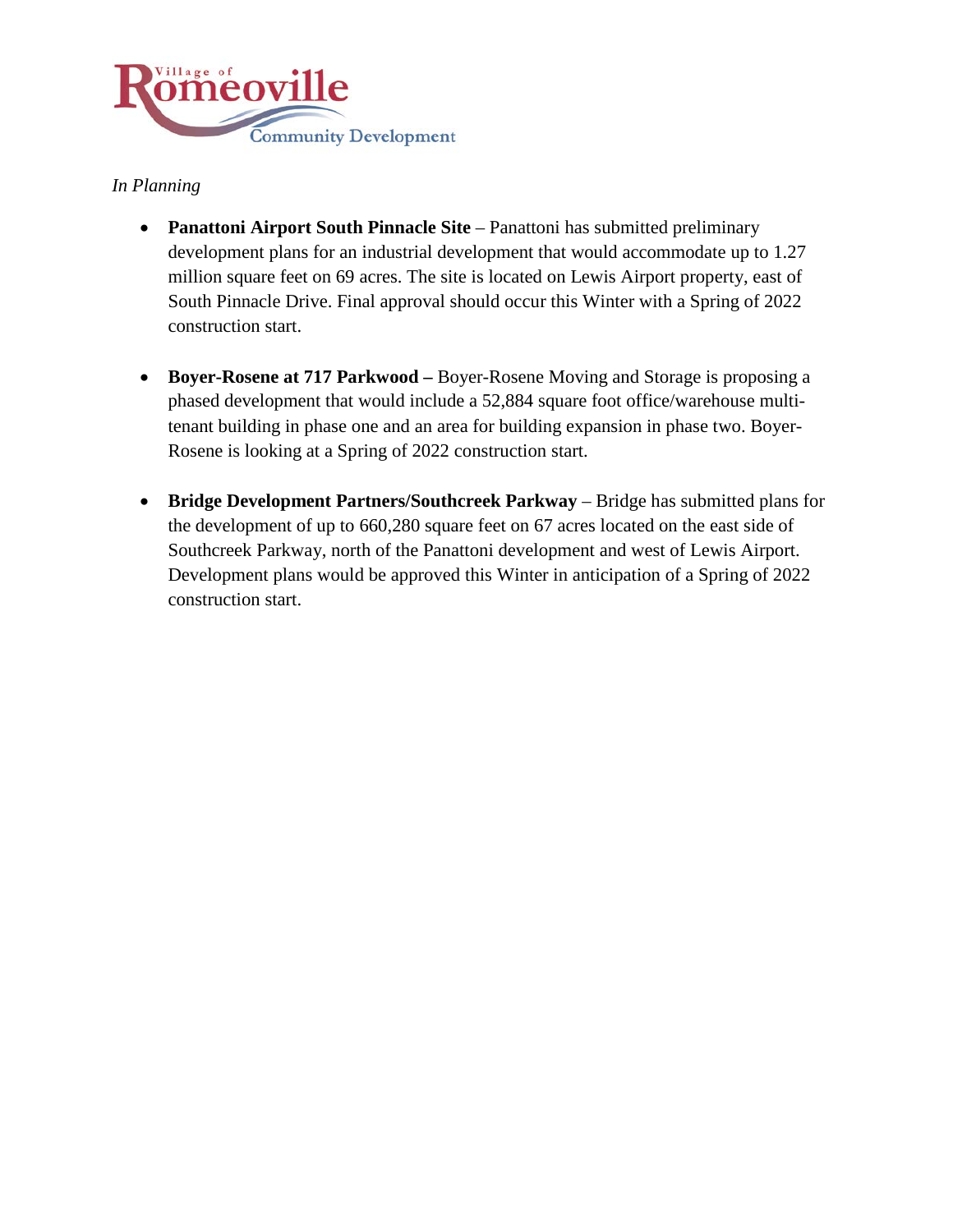

# **COMMERCIAL**

*Under Construction or Approved*

- **Romeoville Crossings Outlot 9** The 5,369 square foot retail building that includes Arby's, Wingstop and Little Caesars has been completed on Outlot 9 of Romeoville Crossings.
- **Scene 75** Scene 75, based out of Ohio with multiple locations, has acquired the former 135,000 square foot Sam's Club building and is in the process of converting the building into Scene 75 Entertainment Center of Romeoville, its first Chicago area location. The entertainment center will include world-class attractions, multiple food and beverage sites and private event space. Scene 75 is scheduled to be open early in 2022.
- **Popeye's at Blain's –** A new Popeye's restaurant located on Lot 3 of the Blain's Farm and Fleet Development has been completed and should be open soon.
- **Sonic on Route 53** The former Checkers located at 651 N. Independence has been converted into a Sonic restaurant. Sonic opened in August.
- **U-Haul** received approval for a 3-story, 72,174 square foot, self-storage facility on the vacant 3.3-acre site located at the northeast corner of Weber Road and Gaskin Drive. Construction is scheduled to start this Fall.
- **The Ovation Center** The Senior Services of Will County is in the process of converting the 127,306 square foot former Target store into the Ovation Center. The Ovation Center includes offices, programing area, space for on-site retail and services, and an event center. The Ovation Center is expected to be open in the first quarter of 2022.
- **Mercedes-Benz of Romeoville** A new Mercedes-Benz dealership is being proposed along Weber Road, just south of Blain's Farm and Fleet. The dealership will include a 40,000 square foot, two-story, building that includes a showroom, sales area, service area, lounge and office space. The building is expected to start construction in the Spring of 2022 for a Spring of 2023 grand opening.
- **Starbucks on Route 53** A new stand-alone Starbucks has been approved for Lot 6 of the Troutman and Dams development located directly north of the Joe's Beverage Warehouse at the northwest corner of Route 53 and Romeo Road. The new Starbucks is expected to be open Summer of 2022.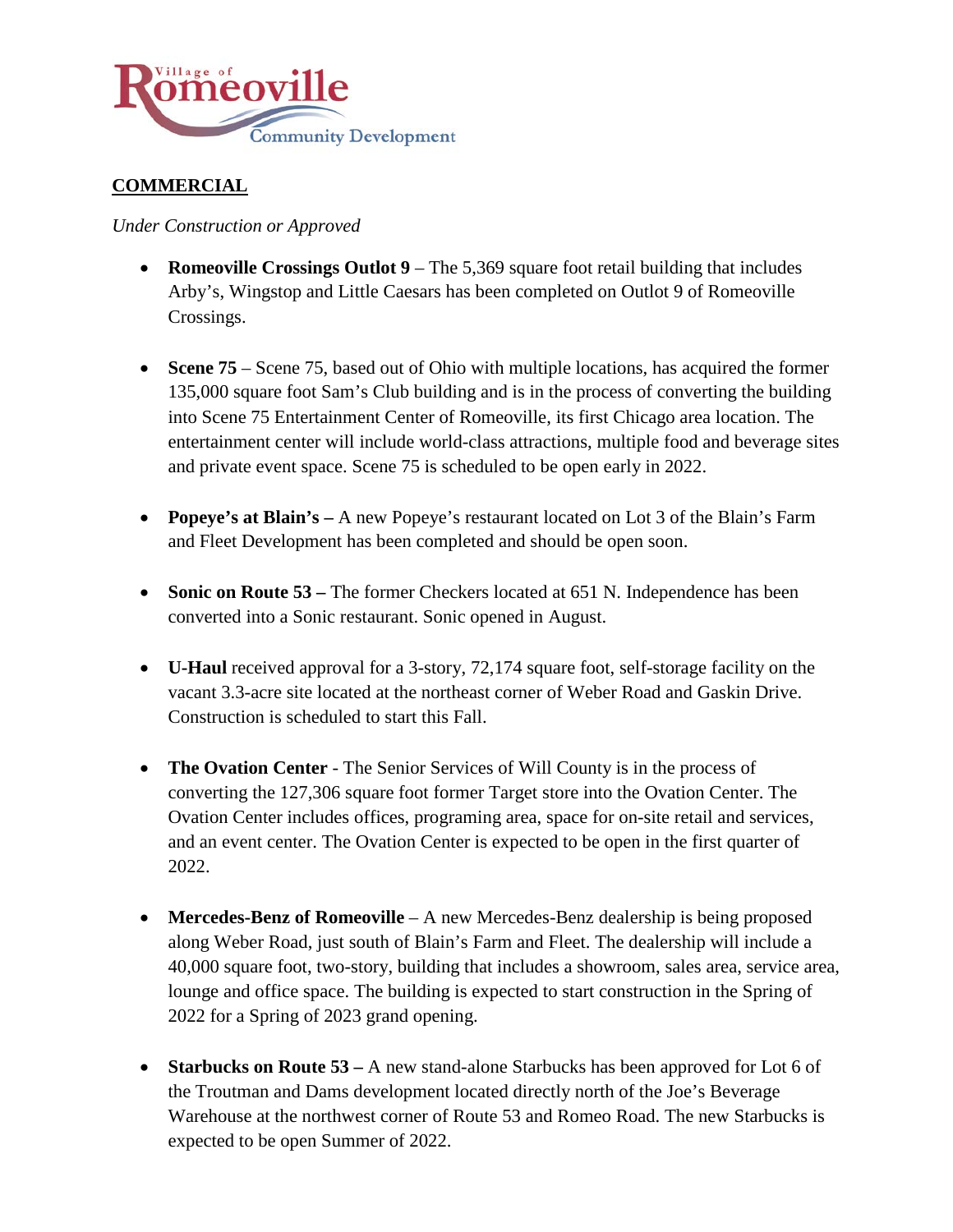

• **Care Cremation Center** – Construction started in October on the Care Cremation Center at 33 E. Montrose in the Sunrise Business Park located east of Route 53. The building consists of 10,800 square feet and construction should be completed  $2<sup>nd</sup>$  quarter of 2022.

#### *In Planning*

- **Burger King at Blain's** A new 3,500 square foot Burger King is proposed for Lot 2 of the Blain's Farm and Fleet development, immediately south of the new Popeyes. Development review would occur this Fall and Winter for a Spring of 2022 construction start.
- **Belle Tire on Weber Road** Belle Tire is proposing a 9,800 square foot retail and service center located on Lot 4 of Grand Haven Commercial on Weber Road. This lot is located immediately north of Iron and Glass. Development review would occur this Fall and Winter for a Spring of 2022 construction start.
- **Dunkin on N. Weber Road** Dunkin closed on the former Discount Tire property located at 671 N. Weber Road. Dunkin is planning on converting the 6,700 square foot building into a 3-tenant retail building that would include Dunkin as the end-cap user with a drive-through. Planning review and approval would occur this Fall and Winter for a first quarter of 2022 construction start.
- **Freddy's Frozen Custard and Steakburgers –** A 3,150 square foot Freddy's restaurant is proposed for Lot 7 of Romeville Crossings at 440 S. Weber. Plan approval is scheduled for this Winter with a Spring of 2022 construction start.
- **Southwest Corner of Weber Road and Normantown Road –** Preliminary development plans have been submitted for the development of the 15-acre property. This new destination commercial center is planned to include: two restaurants, Slice Factory and Parts and Labor; Hilton Tru hotel; and QuikTrip fueling center.